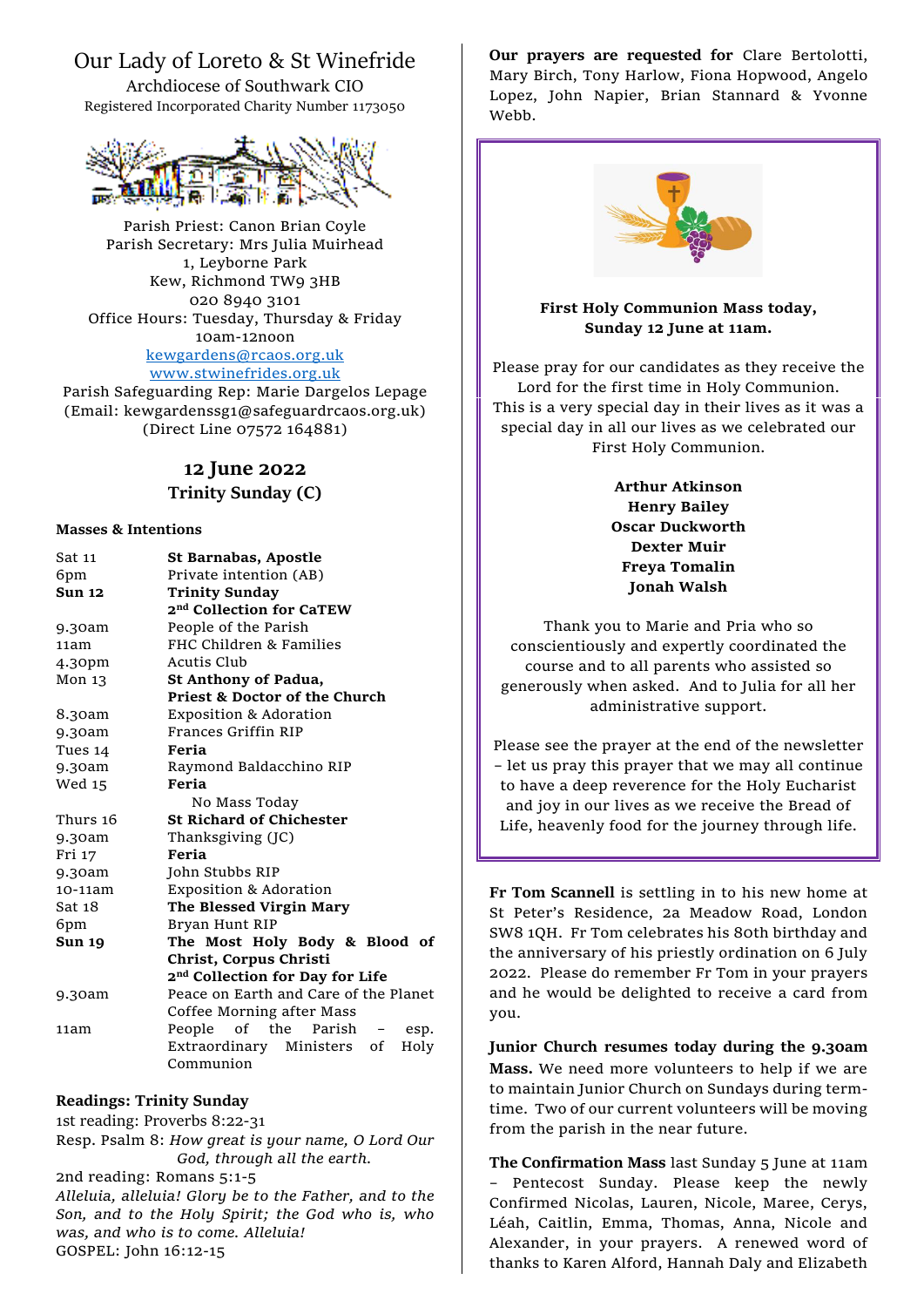Harris, Catechists, and to Julia Muirhead, parish secretary, for all the administrative support. The music, flowers, serving and participation of all the congregation added to the joy and solemnity of the Mass.

**The Next First Holy Communion Mass** is on Sunday 26 June at the 11am Mass. Please note there is no FHC Mass on 19 June. The rehearsal for next FHC Mass is at 5-6pm on Friday 24 June. Please keep the children and their families in your prayers. The Eucharist is the greatest gift.

**Acutis Club** Next meeting is today, Sunday 12 June, at 4.30pm.

**'Come Home'** is a diocesan initiative to welcome back to church and Mass those who have not yet returned after the pandemic. There are two sets of materials in the narthex. One – A4 size – is a letter from the Archbishop to those attending Mass and a request to take the second – A5 size - also from the Archbishop, which is an invitation to those who are not at Mass. If you feel able, you are invited to share the invitation from the Archbishop with someone you know who might welcome a personal approach about church and Mass. These materials should have arrived in time for Pentecost. I appreciate that inviting someone you know back to Mass can be a delicate matter. But personal contact does work. Many thanks.

**Her Majesty the Queen – Platinum Jubilee Weekend** On behalf of the parish, thank you to all who organised the very successful street party in Leyborne Park.

**Please pray for the repose of the soul of** Brendan Caulfield, whose Funeral Mass is here on Thursday 23 June at 10.15am. Please also keep his family in your prayers.

**Christian Aid Week 15-21 May. Peter Nixon writes to say Thank You:** The amounts raised by St Winefride's were as follows:

| which fue s were as follows.          |           |
|---------------------------------------|-----------|
| House-to-house collection:            | £1,213.01 |
| Gift Aid on house-to-house donations: | £127.00   |
| Street collection in Kew Retail Park: | £140.68   |
| Church collection - cash:             | £425.00   |
| Church collection - online:           | £355.00   |
| Gift Aid on church collection:        | £42.50    |
| <b>GRAND TOTAL:</b>                   | £2,303.19 |
|                                       |           |

The many poor people affected by climate change will be very grateful to all those who volunteered to be collectors or who made donations to Christian Aid.

**Second Collection Today for the Catholic Trust For England & Wales (CaTEW)** which supports the legal, financial and charitable activities of the Bishops' Conference of England & Wales, its departments, agencies and offices. This collection

helps with the revenue necessary for the central administration of the Church in England & Wales.

**Second Collection Next Sunday 19 June for the Day For Life**, a special day in the Church's year dedicated to celebrating the sacredness of life.

**Temporary Ramp to Improve Access to the Church** We have received quotations to install a temporary modular ramp in front of the Church in order to improve access. These quotations are in the region of  $£8,000$  (including installation costs). If anyone has any experience to share – either as a user or as a provider – please do get in touch with fr Brian or Juliet Thompson – Chair of the Parish Finance Committee: [julietlgt@gmail.com](mailto:julietlgt@gmail.com) – 020 8940 2931. As part of the longer-term refurbishment of the Parish Estate all aspects of accessibility will be considered and properly designed in the overall plan. But we need to do something now for all who come to our church and are finding access very difficult.

**Site Security** I had to call the Police during the night of Wednesday/Thursday last week as a man was shouting and making a general commotion at the back of the house by the garages. As the man would not leave, and his behaviour was threatening, I had no choice but to call the Police. They came around midnight. The man had disappeared and left clothing, a rucksack and evidence of drug taking, outside the hall. The Police collected these items, remained in the area, and the man returned. At this point he climbed onto the roof of the hall. The Police persuaded him to come down and told me that the man wanted to spend the night on site. I said this was not possible, given his threatening behaviour and evidence of drug taking. The Police could not tell me what they would do. They said no criminal offence had been committed. I would gladly have helped the man if I could but I felt threatened and at risk, not to mention any risk to others. I mention all this as priests living alone – even in a residential area – are not immune to these events. All priests want to help, especially those in need. This is always the dilemma: wanting to help, even in threatening situations.

**The Church Shop** is open after the 9.30 and 11am Masses this weekend.

**Parish Coffee Morning after the 9.30am Mass next Sunday, 19 June**. In view of the planned redevelopment of the Kew Retail Park site, we have arranged for a representative of JTP Architects to attend our Parish Coffee Morning next Sunday. **Kew Retail Park** is an important site in Kew and is jointly owned by St George and Marks & Spencer. The site has been allocated in the London Borough of Richmond upon Thames draft Local Plan for residential-led, mixed-use development. Charles Campion RIBA AoU, Partner at JTP Architects, will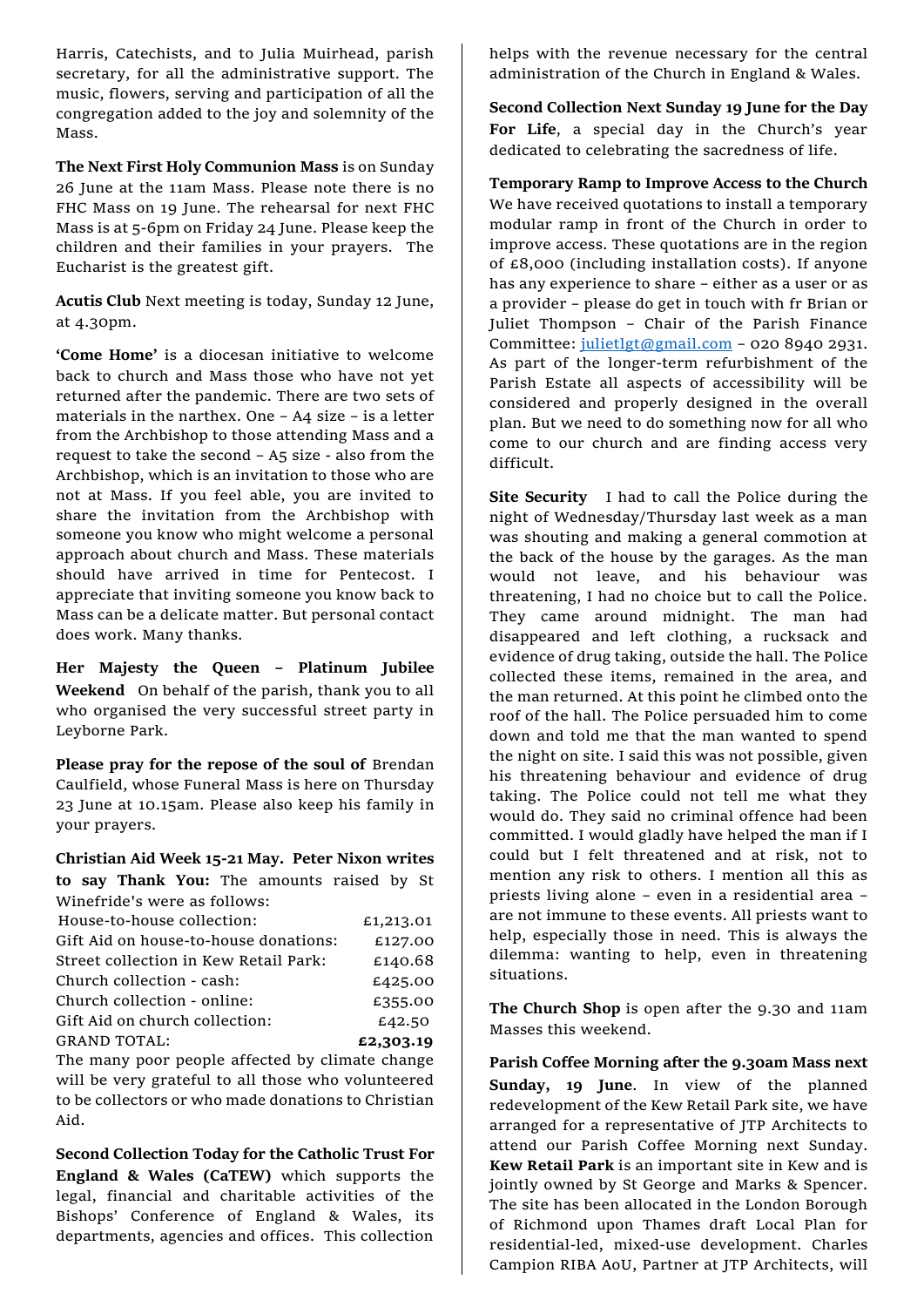be available at our Coffee Morning to answer your questions and to encourage attendance of the Community Planning Weekend which will be held on 24-25 June at the National Archives. See poster in the narthex or visit JTP Architects website: [https://www.jtp.co.uk/projects/kewretailpark.](https://www.jtp.co.uk/projects/kewretailpark)

**Congratulations to Janet Coyle** of Leyborne Park, who received the CBE in the Queen's Birthday Honours for services to the Economy.

**Masses During June** The 9.30am and 11am Sunday choirs will combine for the 11am Masses on 12 and 26 June for the First Holy Communion Masses. The organ will continue at the 9.30am Masses but there will be less singing.

**Masses During July** Fr Tom Ryan will celebrate the 6pm Mass on 2 July as I will be at an Ordination. I will also be at an Ordination on 9 July. I have not been able to find a supply priest for that day. There will be NO 6PM MASS on Saturday 9 July. However, there are 3 Masses on Sunday 10 July: 9.30am and 11am and Mass at 3pm organised by the SVP for the Anointing of the Sick – all are welcome. I am away at my niece's wedding on 16 July. Masses that weekend will be covered by the annual Mission Appeal priest.

**Masses During August** Many parishioners are away in August and the choirs, too, will be resting. We will have two weekend Masses during August: Saturday 6pm and Sunday 10.30am. Please note the Sunday morning time. Weekday Masses as usual.

**My Day by Day booklet** From June 2022 the price is £1.15 per copy.

**Parish Finances - Total offertory donations for May 2022:** £5,989.68. Breakdown as follows: Standing Orders into parish bank account £3,764; Contactless devices in church £923.20; Contactless via donation button on parish website £88.82; Collection plate (includes cash / cheques/ Charity Aid vouchers) in church £1,213.66. The 'offertory donations' are the total monthly giving for the life of the parish and exclude diocesan 2nd collections and third-party collections which are forwarded to the diocese or the third party (for example, the collection for Ukraine). Many thanks to you all for your generosity.

**Parish Finances** – Bank Details for Standing Orders /Gift Aid. Details are also on the parish website. **Bank:** NatWest **Account Name:** RCAS Kew Gardens **Account No**: 11721456 **Sort Code:** 60–07–20 **Reference:** \*your initial & surname\* If you have any queries please contact Teresa Chance on [kewaccounts@rcaos.org.uk](mailto:kewaccounts@rcaos.org.uk) or 07941 913282.

**Recent Second Collections** Priest Training Fund: the total is £699.71 (includes loose plate and contactless / online donations). Many thanks.

**A Prayer for Peace in Ukraine** *O God of peace, who are peace itself, and whom a spirit of discord cannot grasp, nor a violent mind receive, grant that those who are one in heart may persevere in what is good and that those in conflict may forget evil and so be healed. Amen.* 

**Journeying Together Parish Meetings** Three priorities emerged: adult formation, children & youth, and social activities. We also need to give attention to the buildings and the fabric of the church. There will be a report to the parish at the end of June on next steps in these priority areas. Please do let me know if you would be able to help or offer advice in any of these priority areas. The final Diocesan Synthesis Report is now on our website.

**Covid Protocols and Returning to 'Normal'** Please be aware of this and the need for all of us to follow sensible protocols, especially in indoor and crowded spaces. The NHS continues to be under pressure and all we can do to help does make a difference.

**Clearing the Garages behind Church and House** The time has come for another decluttering of the garages. If you are aware of items in the garages which need to be kept, please contact the parish office – either in person during office hours or by email: [kewgardens@rcaos.org.uk](mailto:kewgardens@rcaos.org.uk)We are aware of some things which need to be kept.

**Southwark Racial Justice Commission** Thank you for all the support you have given to the Commission for promoting Racial and Cultural Inclusion in our Archdiocese. Following the success of the initial questionnaire to clergy, we are now seeking to reach out to a wider audience of parishioners to better understand the extent and nature of racism and cultural exclusion within the Archdiocese, and hence develop strategies to tackle them. We are therefore seeking your support in launching this new questionnaire for every Catholic within the Archdiocese. The following link

for the questionnaire will continue to be active until Tuesday 14 June: https://forms.gle/TMuBGmSJiJt4VKu69 or you may use the QR code. Also see poster in the narthex.



**'Understanding Islam the Basics'** Dr Chris Hewer will be giving a three day course on Wednesday 29 June to Friday 1 July 10am - 4pm. Tea & coffee will be provided but you are asked to bring your own lunch. The course is free but optional donations to cover costs and thank Chris are welcome. The location has not yet been decided, at the moment it is at a private home in Ham, easy to get to on the